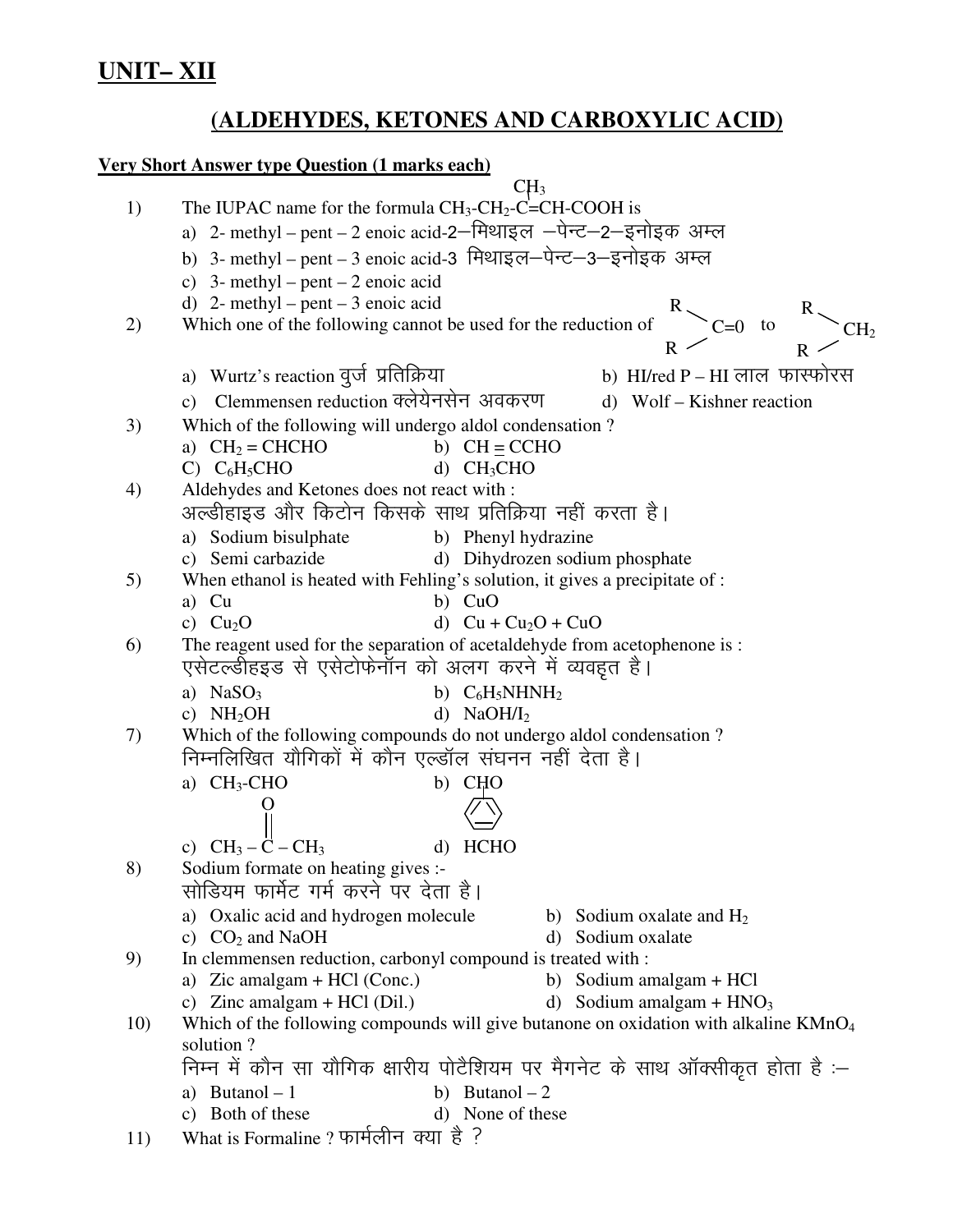| 12) | Name one compound which gives cannizzaro's reaction.               |
|-----|--------------------------------------------------------------------|
|     | एक यौगिक का नाम बतायें जो कनिजारो प्रतिक्रिया प्रदर्शित करता है।   |
| 13) | Write the IUPAC name of following compound :-                      |
|     | निम्नलिखित यौगिक काIUPAC नाम लिखें।                                |
|     | (CH <sub>3</sub> ) <sub>4</sub> C.                                 |
| 14) | Write the IUPAC name of following compound :                       |
|     | निम्नलिखित यौगिक काIUPAC नाम लिखें।                                |
|     | $CH_3-CH_2-CH-COCH$                                                |
|     | CH <sub>3</sub>                                                    |
| 15) | Write one isomer of acetic acid.                                   |
|     | एसेटिक अम्ल के एक समायजवी का नाम लिखें।                            |
| 16) | Give the IUPAC name of :- $CH_3 - (CH_2)_2 - CH - COOH_3$          |
|     | CH <sub>3</sub>                                                    |
| 17) | Write the IUPAC name of following : $CH_3-CHCl-CHCH_3-CO_2H$       |
| 18) | Write the structute of $4 - B$ romo $- P$ entanal.                 |
|     | 4 ब्रोमोपेन्टानल की संरचना लिखें।                                  |
| 19) | Write the structure of $3 -$ Nitro – Pentanoic acid.               |
|     | 3 नाइट्रो पेन्टानोइक अम्ल की संरचना लिखें।                         |
| 20) | Write the structure of $4 - \text{Methyl} - \text{Hexanone} - 2$ . |
|     |                                                                    |

#### **Short answer type question (2 marks each) (I)**

21) Explain the following : निम्नलिखित का वर्णन करें। a) Aldol condensation. एल्डॉल संघनन b) Cannizzaro's reaction. कनिजारो प्रतिक्रिया 22) Complete the reaction :- निम्नलिखित प्रतिक्रिया पूराू करें। a)  $C_6H_5COOH + PCl_5$  $\overrightarrow{AB}$  b) HCHO + NH<sub>3</sub>  $\overrightarrow{AB}$  > 23) Complete the following reactions :- निम्नलिखित प्रतिक्रिया पूरा करें। a)  $C_6H_5CHO + C_6H_5OH \overset{\text{NaOH}}{\longrightarrow}$ b)  $C_6H_5CHO + KOH (Conc.)$   $\longrightarrow$ 24) Write IUPAC name of :-  $IUPAC$  नाम) लिखें ।  $CH<sub>3</sub>$ a)  $CH_3 - (CH_2)_3 - CH - COOCH_3$ b)  $CH_3-CH_2-CH_2-CH-CHO$ **Claracter Claracter** Claracter Claracter Claracter Claracter Claracter Claracter Claracter Claracter Claracter Claracter Claracter Claracter Claracter Claracter Claracter Claracter Claracter Claracter Claracter Claracter 25) How will you carry out the following conversion : निम्नलिखित परिवर्तन को आप कैसे बनाऐंगे। a) Acetic acid to methyl amine b) acetaldehyde to  $CH<sub>4</sub>$ 26) Illustrate the following :- निम्नांकित का वर्णन करें। a) Clemmensen's reduction. b) Rosenmund's reduction 27) Explain the following reactions :- निम्नांकित का वर्णन करें। a) Reimer Tiemann reaction b) Tischenko reaction. 28) Give the nitrate of following :- निम्नांकित में कौन नाईट्रेट देता है। a) Benzaldehyde b) Acetophenone 29) Give the sulphonation of following :- निम्नांकित में कौन सल्फोनेशन प्रतिक्रिया देता है। a) Benzaldehyde b) Acetophenone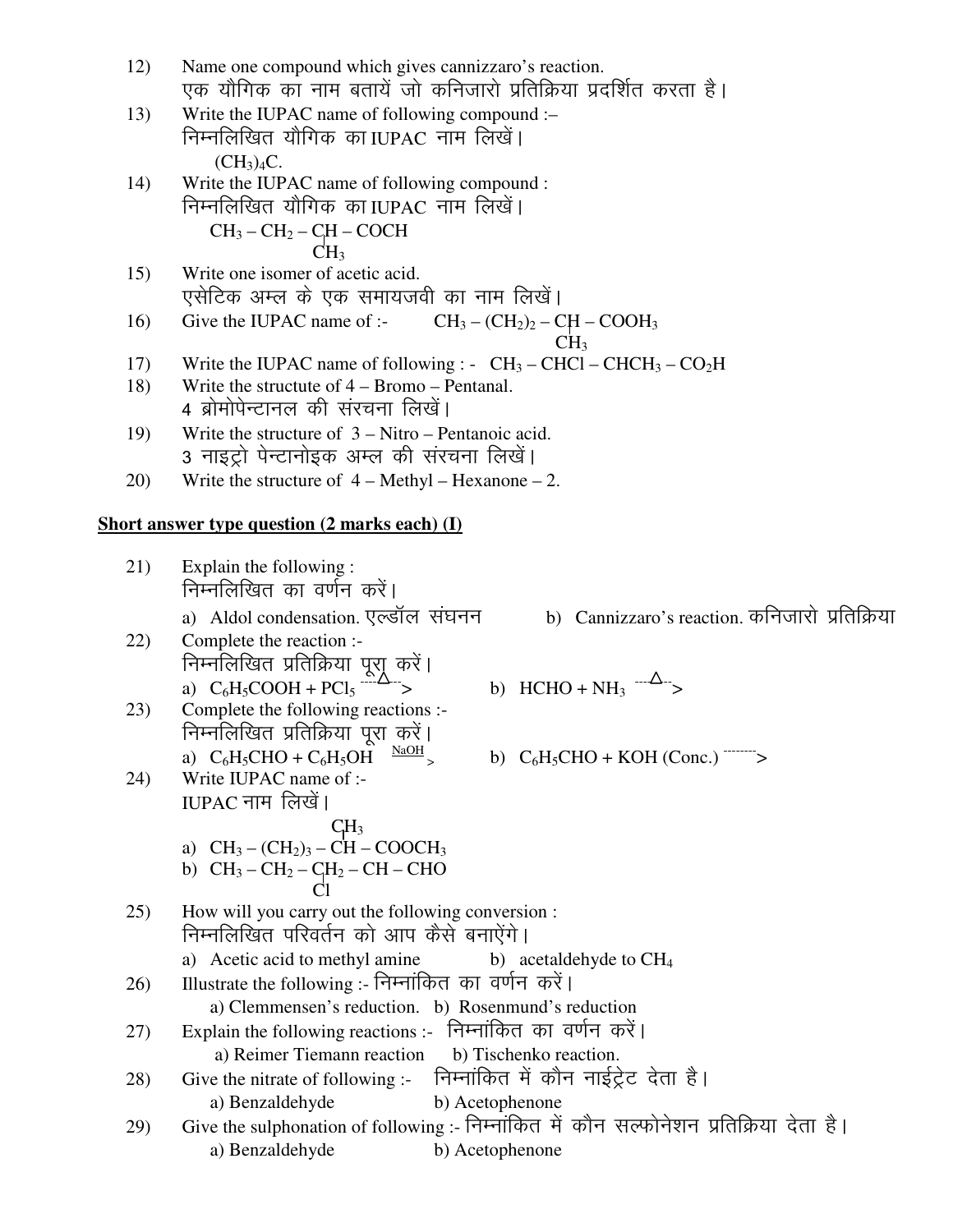|    | 30) | What is halogenations ? Give the halogenations of Acetophenone.                          |
|----|-----|------------------------------------------------------------------------------------------|
|    |     | हैलोजिनेशन क्या है ? एसेटोफेनॉन का हैलोजिनेशन प्रतिक्रिया लिखें।                         |
|    | 31) | Complete the following reactions : -                                                     |
|    |     | निम्नलिखित प्रतिक्रिया को पूरा करें।                                                     |
|    |     | a) $HCHO + NH_2NH_2$ ---------->                                                         |
|    | 32) | Complete the following reaction :-                                                       |
|    |     | निम्नलिखित प्रतिक्रिया को पूरा करें।                                                     |
|    |     | a) $CH_3CHO + NaOH$ <sub>conc.</sub> $\longrightarrow$                                   |
|    |     | b) $C_6H_5CHO + KOH$ conc. $\longrightarrow$                                             |
|    | 33) | Complete the following reaction : -                                                      |
|    |     | निम्नलिखित प्रतिक्रिया को पूरा करें।                                                     |
|    |     | a)                                                                                       |
|    |     | CUO<br>$\Leftrightarrow$ + HNO <sub>3</sub> (conc.) $\xrightarrow{\text{H2So4 (conc.)}}$ |
|    |     | b)<br>COCH <sub>3</sub>                                                                  |
|    |     |                                                                                          |
|    | 34) | Complete the following reaction :-                                                       |
|    |     | निम्नलिखित प्रतिक्रिया को पूरा करें।                                                     |
|    |     | a) $C_6H_5CHO + H_2SO_4$ conc. $\overline{\phantom{C_6}$                                 |
|    | 35) | Complete the following reaction :-                                                       |
|    |     | निम्नलिखित प्रतिक्रिया को पूरा करें।                                                     |
|    |     | a) $CH_3CHO + 4[H] \frac{Zn/Hg - m}{2}$                                                  |
|    |     |                                                                                          |
|    |     | b)                                                                                       |
|    |     |                                                                                          |
| n1 |     | $\sim$ $\sim$                                                                            |

### **Short answer type questions (3 marks each) (II)**

- 36) Bring out the following conversions :- निम्नांकित परिवर्तन को किस प्रकार किया जा सकता है ?
	- a) Formaldehyde to ethyl alcohol फार्मल्डीहाइड से इथाइल अल्कोहल
	- b) Acetic acid to formaldehyde ऐसेटिक अम्ल से फार्मल्डीहाइड
	- c) Acetaldehyde to acetone एसेटल्डीहाइड से एसेटोन
- 37) How will you prepare :- कैसे तैयार करेंगे।
	- a) Formaldehyde from methylalcohol
	- b) Acetaldehyde from Ethylalcohol
	- c) Acetone from Butanol 2
- 38) What happens when : क्या होता है जबकि :
	- a) Formaldehyde reacts with methyl magnesium iodide. फार्मल्डीहाइट मिथाइल आयोडाइड के साथ प्रतिक्रिया करता है।
	- b) Acetaldehyde reacts with methyl magnesium iodide. ऐसेटल्डीहाइड मिथाइल मैग्नेशियम आयोडाइड के साथ प्रतिक्रिया करता है।
	- c) Acetone reacts with methyl magnesium iodide. एसेटोन मिथाइल / मैग्नेशियम के साथ प्रतिक्रिया करता है।
- 39) Complete the following :- निम्नलिखित को पूरा करें।
	- a)  $C_6H_6 + CH_3COCl \frac{Anhy.Ale13}{amly.Ale13}$
	- b)  $C_6H_6 + C_6H_5COCl$  Anhy.Alcl3 >
	- c)  $2C_6H_6 + COCl_2$  Anhy Alcl<sub>3</sub> >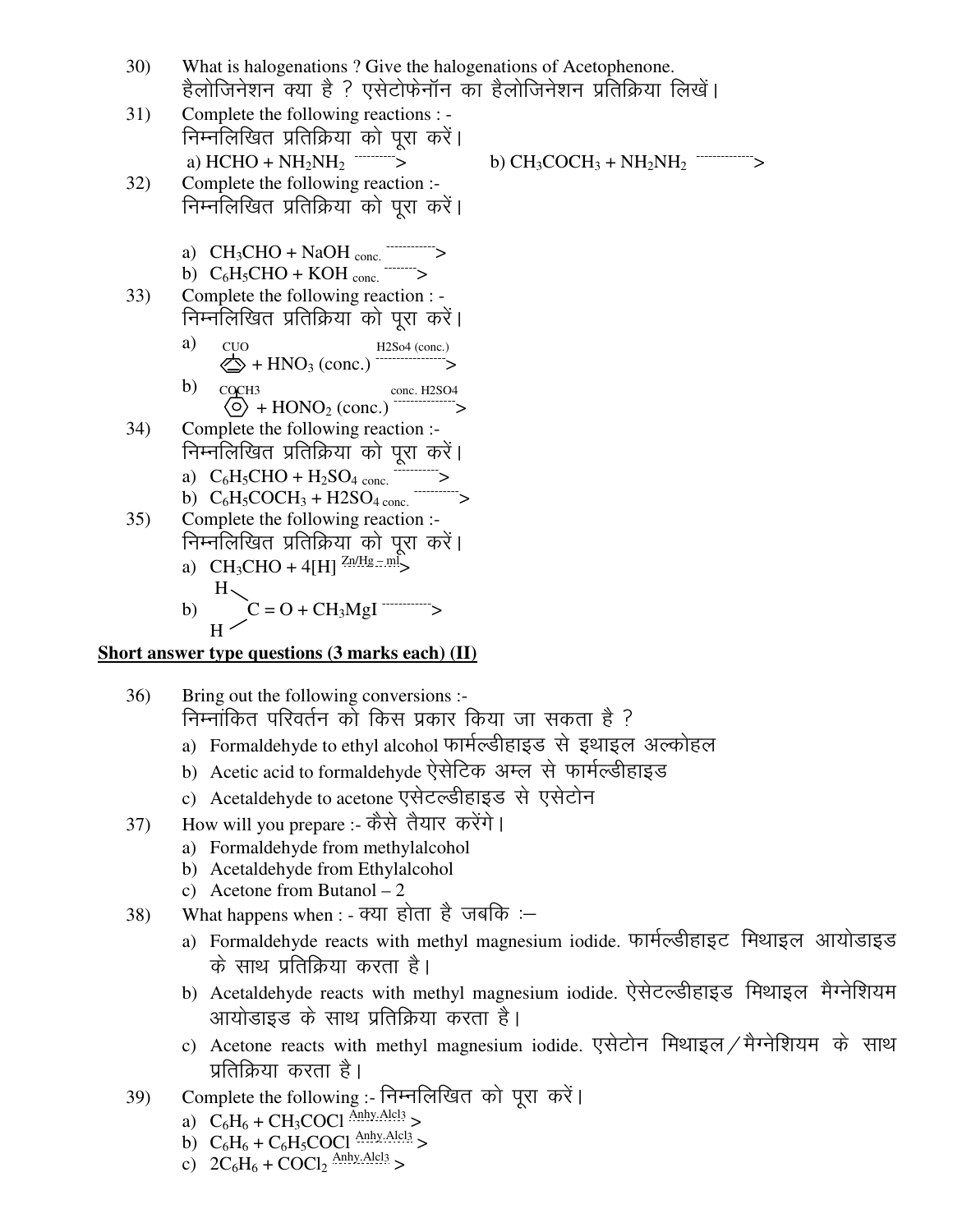- 40) Complete the following reaction :- निम्नलिखित समीकरणों को पूरा करें। a)  $CH_3OH + (O)$ <sup>Oxidation</sup> >
	- b)  $(CH_3)_2CHOH + (O)$   $\frac{Oxidation}{P}$
	- c)  $C_2H_5OH + (O)$   $\frac{Ox_{\text{iddation}}}{Ox_{\text{p}}}\$
- 41) Complete the following reaction :- निम्नलिखित समीकरणों को पूरा करें। a)  $CH_3CH_2OH \frac{Cu/573K}{} >$ 
	- b)  $\bigotimes$  CH<sub>2</sub>OH Cu/573K >
	- c)  $(\text{CH}_3)_2 \text{CHOH} \xrightarrow{\text{Cu/573K}}$
- 42) Complete the following reaction :- निम्नलिखित समीकरणों को पूरा करें। a)  $(HCOO)_2$  Ca  $\overline{\phantom{m}}$  >
	- b)  $(HCOO)_2 Ca + (CH_3COO)_2 Ca \xrightarrow{-(\Delta 1)}$
	- c)  $(CH_3COO)_2Ca$   $\longrightarrow$
- 43) Give the ozonolysis of following compounds :- निम्नलिखित यौगिक का ओजोनोलायसिस लिखें।
	- a) Ethene b) Propene c) Butene 2
- 44) Complete the following reaction :- निम्नलिखित समीकरणों को पूरा करें।
	- a)  $CH_3CHO + NaHSO_3$   $\longrightarrow$
	- b)  $CH_3COCH_3 + NaHSO_3$  ---------->
	- c)  $C_6H_5CHO + NaHSO_3$  ----------->
- 45) Complete the following reaction :- निम्नलिखित समीकरणों को पूरा करें।
	- a) CH3CHO + HCN ----------->
	- b)  $CH_3COCH_3 + HCN$   $\rightarrow$
	- c)  $C_6H_5CHO + HCN$   $\rightarrow$
- 46) Complete the following reaction :- निम्नलिखित समीकरणों को पूरा करें ।
	- a) CH3CHO +NH2OH ----------->
	- b)  $C_6H_5CHO + NH_2OH$  -------
	- c) CH3COCH3 + NH2OH ----------->
- 47) Complete the following reaction :- निम्नलिखित समीकरणों को पूरा करें।
	- a)  $CH_3COCH_3 + C_6H_5NHNH_2$  ----------->
	- b)  $C_6H_5CHO + C_6H_5NHNH_2$ ----------->
	- c)  $CH_3CHO + C_6H_5NHNH_2$  ---------->
- 48) Complete the following reaction :- निम्नलिखित समीकरणों को पूरा करें।
	- a)  $CH_3COOH + NH_3$   $\cdots$  >
	- b)  $C_6H_5COOH + NH_3$   $\cdots$  >
	- c)  $HCOOH + PCI_5$   $\cdots$  >
- 49) Complete the following reaction :- निम्नलिखित समीकरणों को पूरा करें। a)  $CH_3COONa \frac{NaOH + CaO}{A}$ 
	- b) CH3COOH + SOCl<sup>2</sup> ----------->
	- c)  $CH_3COOH + CH_3OH$   $\rightarrow$
- 50) Give the IUPAC name of the following compounds :- निम्नलिखित यौगिकों के IUPAC नाम लिखें।
	- a)  $(CH_3)_2C = CHCOOH$
	- b)  $CH_3 C H$
	- O O c)  $CH_3-CH_2-CH=CH-C-H$